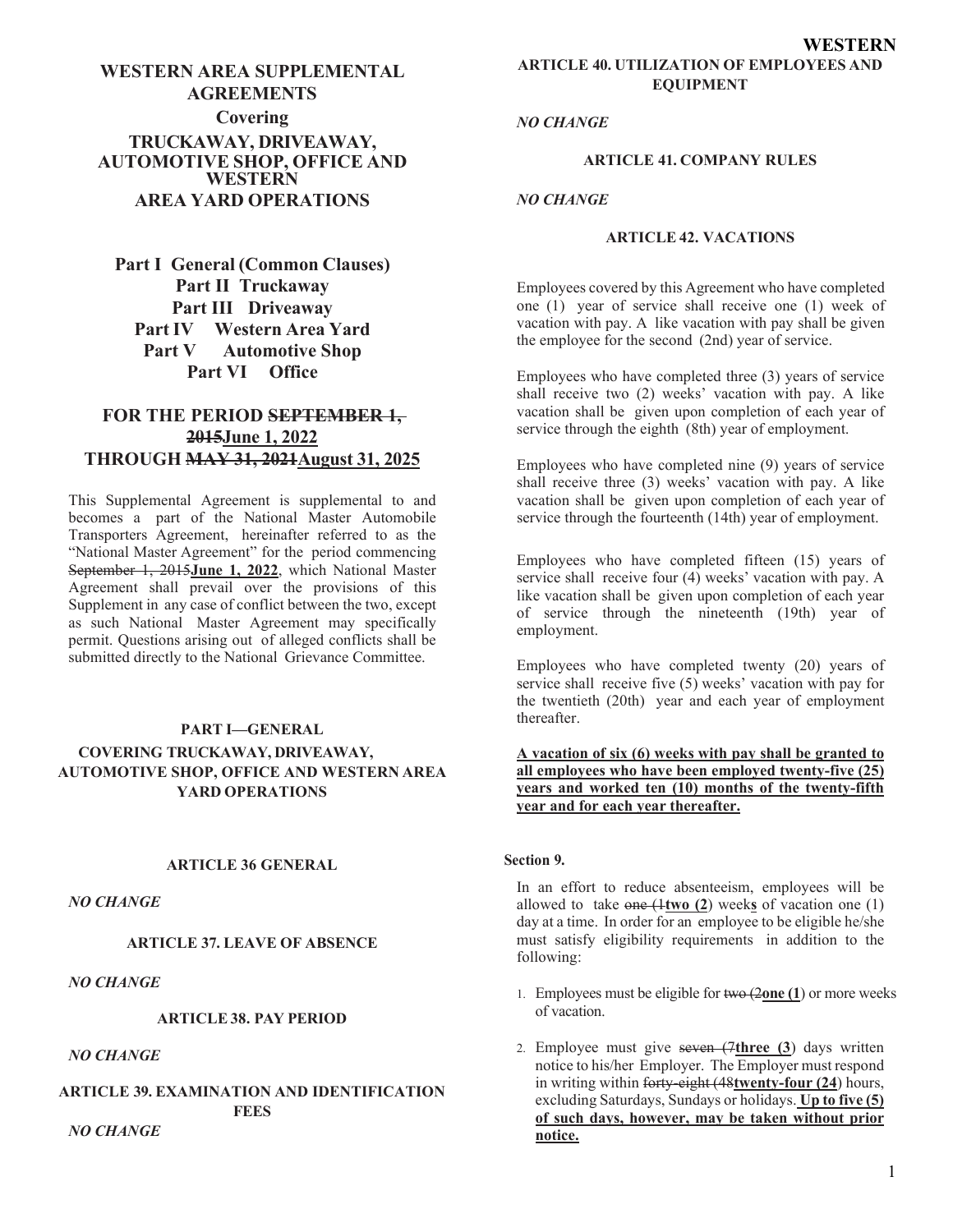- 3. The number of employees, if any, entitled to be off on any given day shall be in accordance with the seniority of the employee and be consistent with efficient operations.
- 4. Single vacation days may not be used the workday prior to or after a holiday unless mutually agreed to by the Employer and employee.
- 5. Full week vacations shall have preference over single day vacations.
- 6. Employee must notify his/her Employer in writing of his/her intent to use vacation one day at a time in March of each year.

## **ARTICLE 43. HOLIDAYS**

(a) All employees who have been on the payroll of the Employer thirty (30) days shall receive pay for the holidays named below regardless of which day of the week the holiday falls. All qualified employees shall be paid for such holidays if no work is performed at the rate of eight (8) hours' pay at the applicable hourly rate of his classification.

| New Year's Day                     | day after Thanksgiving |  |  |
|------------------------------------|------------------------|--|--|
| Presidents' Day                    | December 24th          |  |  |
| Good Friday                        | Christmas Day          |  |  |
| <b>Martin Luther King, Jr. Day</b> | December 31st          |  |  |
| Memorial Day                       | personal holiday       |  |  |
| Fourth of July                     | (see Note)             |  |  |
| Labor Day                          |                        |  |  |
| Thanksgiving Day                   |                        |  |  |

# **Holiday Pay, Local**

(7) Employees who work on New Year's Day, Memorial Day, Fourth of July, Labor Day, Thanksgiving Day, December 24th, Christmas Day, December 31st, or the employee's personal holiday or any day celebrated in lieu thereof, shall be paid two (2) times the regular rate of pay for all hours worked with a minimum of eight (8) hours in addition to eight (8) hours' holiday pay. The method and rate of holiday pay will be consistent with an employee's bid board, with the exception that ten percent (10%) of the manpower on the bid boards may be adjusted in accordance with local dispatch procedures to meet operational needs.

Employees who work on Presidents' Day, Good Friday, **Martin Luther King, Jr. Day** or the day after Thanksgiving shall be paid for such eight (8) hours at the regular straight-time hourly rate of pay in addition to eight (8) hours' holiday pay. Shifts which commence prior to 10 p.m. on the day before the holiday and extend into the holiday, shall be paid for at the regular hourly rate of pay and are not subject to the holiday premium pay provision for those hours worked into the holiday.

#### **Holiday Pay During Absence from Work**

(b) Regular employees are entitled to holiday pay if the

holiday falls within the first thirty (30) days of absence due to illness or non-occupational injury, or due to a death in the employee's immediate family, or within the first six (6) months of absence due to occupational injury. Employees are not entitled to holiday pay if the holiday falls within the period of permissible absence under Article 37, Leave of Absence, of this Supplemental Agreement.

### **Note: Personal Holiday**

(c) The following rules are applicable to the paid personal holiday:

(1) An employee may choose any day of his preference for his personal holiday by giving the Employer **seventy-two (72) hours advance**at least seven (7) calendar days written notice prior to the day chosen **subject to the guidelines issued by the National Negotiating Committee**;

(2) The Employer will grant the employee the day of his choice as his personal holiday, unless an excessive number of employees have chosen the same day and granting all the requests would affect the Employer's operation. In that event, the Employer may deny the request for the day chosen and the employee may request an alternate date.

## **ARTICLE 44. HEALTH AND WELFARE**

## *MAINTENANCE OF BENEFITS*

## **ARTICLE 45. PENSION**

#### *MAINTENANCE OF BENEFITS*

# **ARTICLE 46. TEAMSTERS SUPPLEMENTAL BENEFIT TRUST FUND**

#### *NO CHANGE*

### **ARTICLE 47. DISCHARGE OR SUSPENSION**

#### *NO CHANGE*

#### **ARTICLE 48. DELINQUENCIES**

#### *NO CHANGE*

#### **ARTICLE 49. STEWARD PAY**

## *NO CHANGE*

#### **ARTICLE 50. GARNISHMENTS**

## *NO CHANGE*

#### **ARTICLE 51. ADDITIONAL HELP**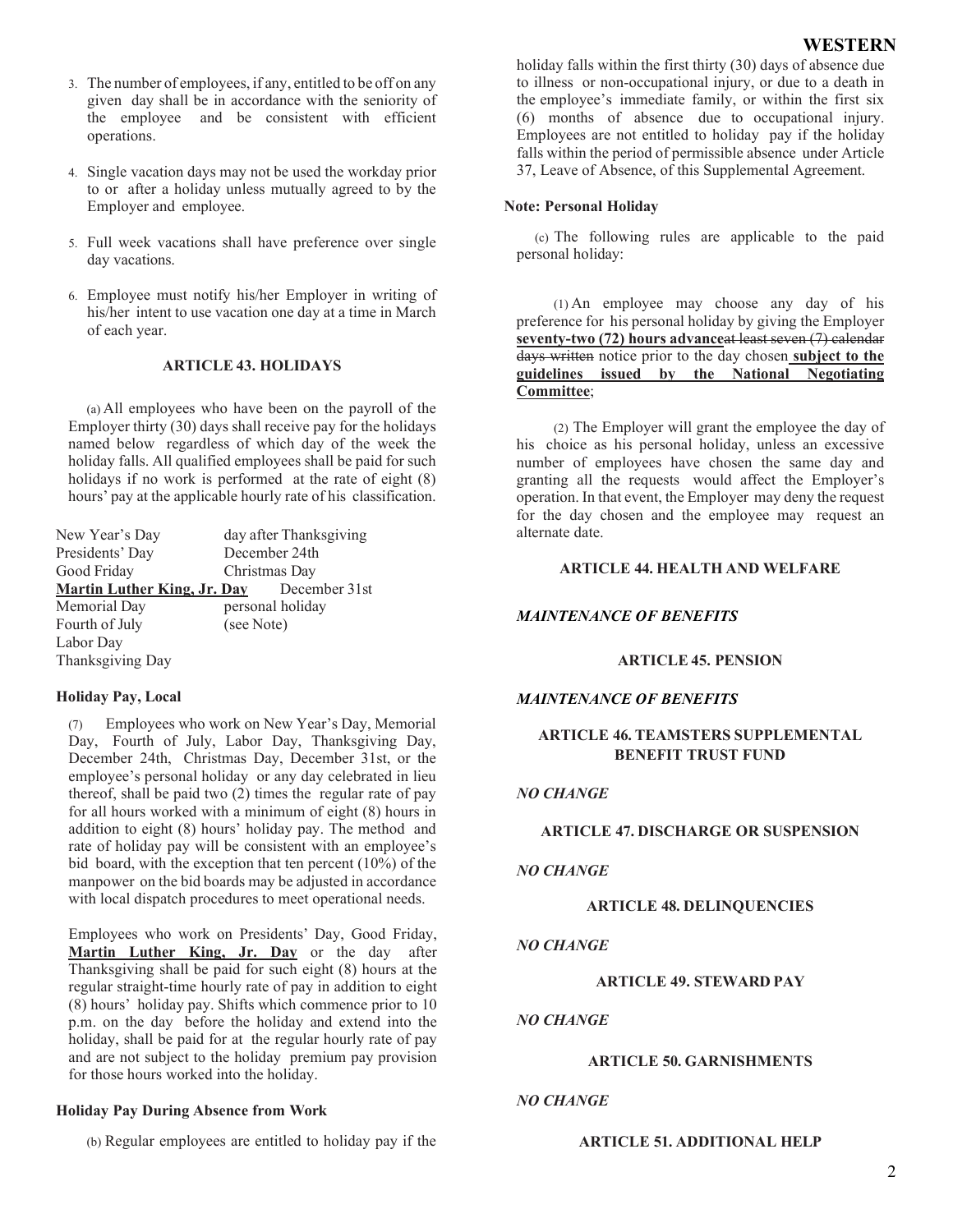## **ARTICLE 52. TERMINATION CLAUSE**

#### *NO CHANGE*

IN WITNESS WHEREOF the parties hereto have set their hands and seals this \_\_\_\_\_, 20172022, to be effective as of September 1, 2015**June 1, 2022**.

## **FOR THE UNION**

LOCAL UNION NO\_\_\_, affiliate of International Brotherhood of Teamsters.

By

(Signed)

Its

(Title)

#### **FOR THE COMPANY**

(Company)

By a set of  $\mathbf{B}$ 

(Signed)

Its

(Title)

## **WESTERN AREA SUPPLEMENT PART I—GENERAL**

#### **NEGOTIATING COMMITTEE**

## **FOR THE UNIONS:**

James P. Hoffa, Chairperson Kevin D. Moore, Co-Chairperson Roy R. Gross, Co-Chairperson Matthew Fazakas, Co-Chairperson

> Carlos Borba Roger Pardo **Sean M. O'Brien, Chairperson Avral Thompson, Co-Chairperson Jeff Brylski, Co-Chairperson Kris Taylor, Co-Chairperson**

**Fred Zuckerman, Jason Cooper, Mark Schmiehausen, Tim Brown, Ralph Stubbs, Matt Daniel, Roy Gross, Bill Alexander, Ted Beardsley, Dan Shott, Carl Gasca, Kevin Lauersdorf, Rank and File, McKinley Archie, Rank and File, Dave Trigona, Rank and File, Don Cooper, Rank and File, Frank Martinez, Rank and File,**

#### **FOR THE EMPLOYERS:**

Kenneth W. Zatkoff, Chairperson Malcolm Collier **James D. Osmer, Chairperson Kenneth W. Zatkoff, Co-Chairperson Peter P. Sudnick, Co-Chairperson**

**Bruce Jackson, Chris Anderson, Steve Roberts, Mark Brueckner, Kirk Conaway, Greg May, Craig Irwin, Terry Brennan, Mike Ford**

#### **PART II—TRUCKAWAY**

### **ARTICLE 53. SCOPE OF AGREEMENT**

#### *NO CHANGE*

**ARTICLE 54. RECORDS OF MOVEMENTS**

# *NO CHANGE*

**ARTICLE 55. SENIORITY**

## *NO CHANGE*

#### **ARTICLE 56. MEAL PERIOD**

## *NO CHANGE*

**ARTICLE 57. PAID-FOR TIME**

## *NO CHANGE*

#### **ARTICLE 58. DEFINITIONS**

#### *NO CHANGE*

#### **ARTICLE 59. LOCAL RATES OF PAY**

**Section 1. Hourly Rates**

| Effective               | Per Hour |
|-------------------------|----------|
| $4 - 02 - 17$           | \$24.37  |
| $6 - 01 - 17$           | \$24.67  |
| $6 - 01 - 18$           | \$24.97  |
| $6 - 01 - 19$           | \$25.32  |
| $6 - 01 - 20$           | \$25.77  |
|                         |          |
| <b>Effective 6/1/22</b> | 9%       |
| <b>Effective 6/1/23</b> | 5%       |
| <b>Effective 6/1/24</b> | $4\%$    |
|                         |          |

On June 1, 2017**2023**, June 1, **2024**2018, June 1, 2019 and June 1, 20252020, the National Negotiating Committee will allocate the amounts due under Article 23, payable as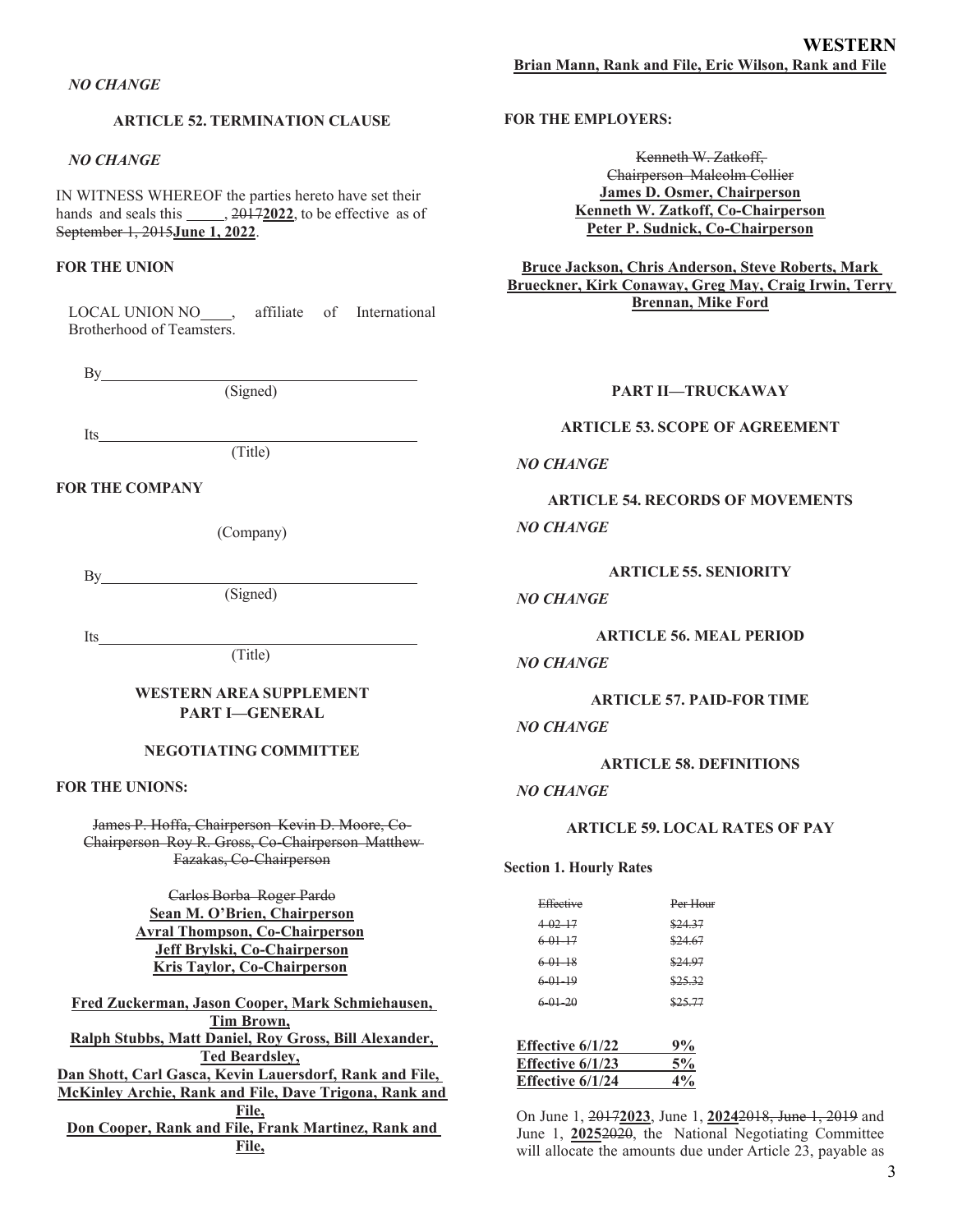increases in the hourly and mileage rates. All increases are effective on June 1st of each year.

## **ARTICLE 60. LINE RATES OF PAY**

#### **Section 1. Mileage Rates**

The mileage rates of pay for all miles driven under this Agreement where such rates apply shall be:

| Effective        |    | Per Mile      |
|------------------|----|---------------|
| 4.02, 17         |    | 60.50e        |
| 6.01.17          |    | <u>61.50e</u> |
| $6.01 - 18$      |    | <u>62.50e</u> |
| $6.01 - 19$      |    | 63.506        |
| $6 - 01 - 20$    |    | 64.50e        |
| Effective 6/1/22 | 9% |               |
| Effective 6/1/23 | 5% |               |
| Effective 6/1/24 | 4% |               |

On June 1, 2017**2023**, June 1, **2024**2018, June 1, 2019 and June 1, **2025**2020, the National Negotiating Committee will allocate the amounts due under Article 23, payable as increases in the hourly and mileage rates. All increases are effective on June 1st of each year.

#### **Section 4.**

#### **(a) Hourly Rates—Line**

Paid-for time under this Agreement as well as time spent in making pickups and/or deliveries at points en route and intermediate terminals, time lost through delay in pickups and/or deliveries at points en route and intermediate terminals, and for work performed in making pickups and/or deliveries shall be paid for at the minimum rate of:

| Effective               |    | Per Hour |
|-------------------------|----|----------|
| $4-02-17$               |    | \$24.19  |
| 6-01-17                 |    | \$24.49  |
| $6-01-18$               |    | \$24.79  |
| $6.01 - 19$             |    | \$25.14  |
| $6.01 - 20$             |    | \$25.59  |
|                         |    |          |
| <b>Effective 6/1/22</b> | 9% |          |
| Effective 6/1/23        | 5% |          |
| Effective 6/1/24        | 4% |          |

On June 1, 2017**2023**, June 1, **2024**2018, June 1, 2019 and June 1, **2025**2020, the National Negotiating Committee will allocate the amounts due under Article 23, payable as increases in the hourly and mileage rates. All increases are effective on June 1st of each year.

## **ARTICLE 61. FURNISHED TRANSPORTATION**

#### *NO CHANGE*

#### **ARTICLE 62. MILEAGE DETERMINATION**

#### *NO CHANGE*

#### **ARTICLE 63. OWNER-OPERATORS**

## *NO CHANGE*

#### **ARTICLE 64. SLEEPER CAB**

#### **Section 7. Mileage Pay and Subsistence**

(a) The following schedule of wages and subsistence shall apply (plus appropriate cost of living).

#### **For equipment other than Doubles:**

| Effective               | Per Mile   |
|-------------------------|------------|
| $4-02-17$ 61.875 $\phi$ |            |
| $6 - 01 - 17$           | $-62.875*$ |
| $6.01-18$ $63.875\phi$  |            |
| $6-01-19$ $64.875e$     |            |
| $6-01-20$ $65.875\phi$  |            |
| Effective 6/1/22        | 9%         |
| Effective 6/1/23        | $5\%$      |
| Effective 6/1/24        | $4\%$      |

#### **For Double Bottoms:**

| Effective              | Per Mile      |
|------------------------|---------------|
| 4.0217                 | $62.625\phi$  |
| $6 - 01 - 17$          | $-63.625\phi$ |
| $6.01-18$ $64.625\phi$ |               |
| $6.01-19$ $65.625\phi$ |               |
| $6-01-14$ $61.55\phi$  |               |
| Effective 6/1/22       | 9%            |
| Effective 6/1/23       | $5\%$         |
| Effective 6/1/24       | $4\%$         |

**For Triple Bottoms or Two (2) 40 Foot or over Trailers:**

| $1.1$ $\mu$ $\alpha$ $\beta$ $\alpha$ $\beta$ $\alpha$ $\alpha$ $\beta$ $\alpha$ $\beta$ $\alpha$ $\beta$ $\alpha$ $\beta$ $\alpha$ $\beta$ $\beta$ $\alpha$ $\beta$ $\beta$ $\alpha$ $\beta$ $\beta$ $\alpha$ $\beta$ $\beta$ $\alpha$ $\beta$ $\beta$ $\alpha$ $\beta$ $\beta$ $\alpha$ $\beta$ $\beta$ $\alpha$ $\beta$ $\beta$ $\alpha$ $\beta$ $\beta$ $\alpha$ $\beta$ |                    |
|------------------------------------------------------------------------------------------------------------------------------------------------------------------------------------------------------------------------------------------------------------------------------------------------------------------------------------------------------------------------------|--------------------|
| Effective                                                                                                                                                                                                                                                                                                                                                                    | Per Mile           |
| 4.02.17                                                                                                                                                                                                                                                                                                                                                                      | <del>64.125¢</del> |
| 6 01 17                                                                                                                                                                                                                                                                                                                                                                      | <del>65.125¢</del> |
| <del>6 01 18</del>                                                                                                                                                                                                                                                                                                                                                           | <del>66.125¢</del> |
| $6.01-19$                                                                                                                                                                                                                                                                                                                                                                    | <del>67.125¢</del> |
| $6.01 - 20$                                                                                                                                                                                                                                                                                                                                                                  | <del>68.125¢</del> |
|                                                                                                                                                                                                                                                                                                                                                                              |                    |

| Effective 6/1/22 | 9%    |
|------------------|-------|
| Effective 6/1/23 | $5\%$ |
| Effective 6/1/24 | $4\%$ |

On June 1, 2017**2023**, June 1, **2024**2018, June 1, 2019 and June 1, 20252020, the National Negotiating Committee will allocate the amounts due under Article 23, payable as increases in the hourly and mileage rates. All increases are effective on June 1st of each year.

#### **Section 8. Paid-for Time**

(a) Paid-for time under this Agreement, as well as time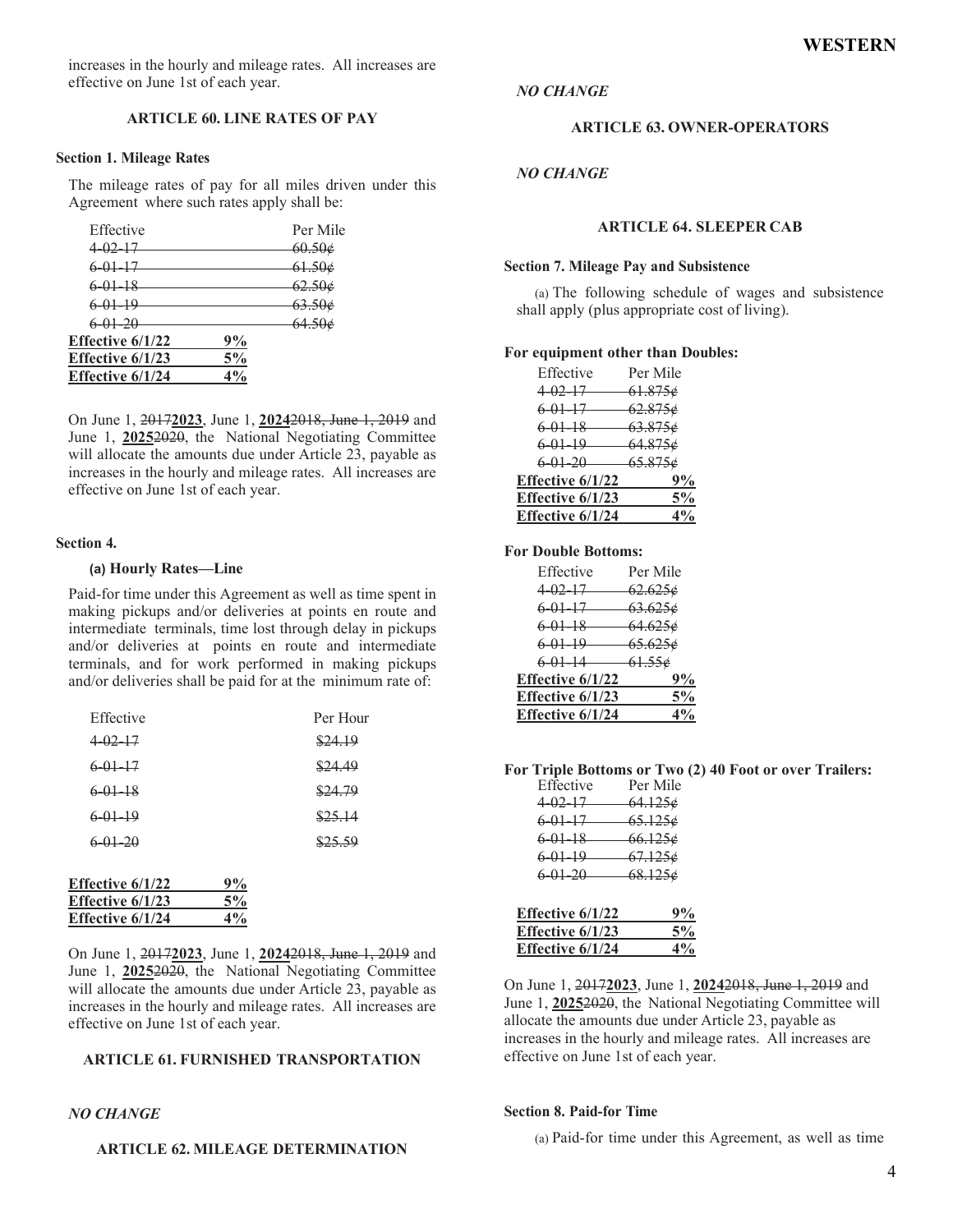spent in making pickups and/or deliveries at points en route and intermediate terminals, time lost through delay in pickups and/or deliveries at points en route and intermediate terminals and for work performed in making pickups and/or deliveries, shall be paid for at the minimum rate listed below to each driver (plus appropriate cost of living).

## **Hourly Rates**

| Effective   | Per Hour |
|-------------|----------|
| $4.02 - 17$ | \$24.16  |
| $6.01-17$   | \$24.46  |
| $6.01 - 18$ | \$24.76  |
| $6.01-19$   | \$25.11  |
| $6.01 - 20$ | \$25.56  |
|             |          |
|             |          |

| <b>Effective 6/1/22</b> | 9%    |
|-------------------------|-------|
| Effective 6/1/23        | 5%    |
| Effective 6/1/24        | $4\%$ |

On June 1, 2017**2023**, June 1, **2024**2018, June 1, 2019 and June 1, 20252020, the National Negotiating Committee will allocate the amounts due under Article 23, payable as increases in the hourly and mileage rates. All increases are effective on June 1st of each year.

## **ARTICLE 65. EQUIPMENT AND ACCIDENT REPORTS**

*NO CHANGE*

#### **ARTICLE 66. DEALER ADDRESSES**

## *NO CHANGE*

**ARTICLE 67. UNSAFE EQUIPMENT**

## *NO CHANGE*

## **ARTICLE 68. TERMINATION CLAUSE**

# *NO CHANGE*

IN WITNESS WHEREOF the parties hereto have set their hands and seals this  $, 2017$ , to be effective as of September 1, 2015**June 1, 2022**.

#### **FOR THE UNION**

LOCAL UNION NO , affiliate of International Brotherhood of Teamsters.

B<sub>y</sub>

Its

(Signed)

(Title)

## **FOR THE COMPANY**

(Company)

(Signed)

By a set of  $\mathbf{B}$ 

Its and the set of  $\overline{a}$  and  $\overline{b}$  and  $\overline{a}$  and  $\overline{a}$  and  $\overline{a}$  and  $\overline{a}$  and  $\overline{a}$  and  $\overline{a}$  and  $\overline{a}$  and  $\overline{a}$  and  $\overline{a}$  and  $\overline{a}$  and  $\overline{a}$  and  $\overline{a}$  and  $\overline{a}$  and  $\overline{a}$ 

(Title)

## **WESTERN AREA SUPPLEMENT PART II— TRUCKAWAY**

## **NEGOTIATING COMMITTEE**

## **FOR THE UNIONS:**

James P. Hoffa, Chairperson Kevin D. Moore, Co-Chairperson Roy R. Gross, Co-Chairperson Matthew Fazakas, Co-Chairperson

> Carlos Borba Roger Pardo **Sean M. O'Brien, Chairperson Avral Thompson, Co-Chairperson Jeff Brylski, Co-Chairperson Kris Taylor, Co-Chairperson**

**Fred Zuckerman, Jason Cooper, Mark Schmiehausen, Tim Brown, Ralph Stubbs, Matt Daniel, Roy Gross, Bill Alexander, Ted Beardsley, Dan Shott, Carl Gasca, Kevin Lauersdorf, Rank and File, McKinley Archie, Rank and File, Dave Trigona, Rank and File, Don Cooper, Rank and File, Frank Martinez, Rank and File, Brian Mann, Rank and File, Eric Wilson, Rank and File**

#### **FOR THE EMPLOYERS:**

Kenneth W. Zatkoff, Chairperson **James D. Osmer, Chairperson Kenneth W. Zatkoff, Co-Chairperson Peter P. Sudnick, Co-Chairperson**

**Bruce Jackson, Chris Anderson, Steve Roberts, Mark Brueckner, Kirk Conaway, Greg May, Craig Irwin, Terry Brennan, Mike Ford**

#### **PART III—DRIVEAWAY**

## **ARTICLE 53. SCOPE OF AGREEMENT**

5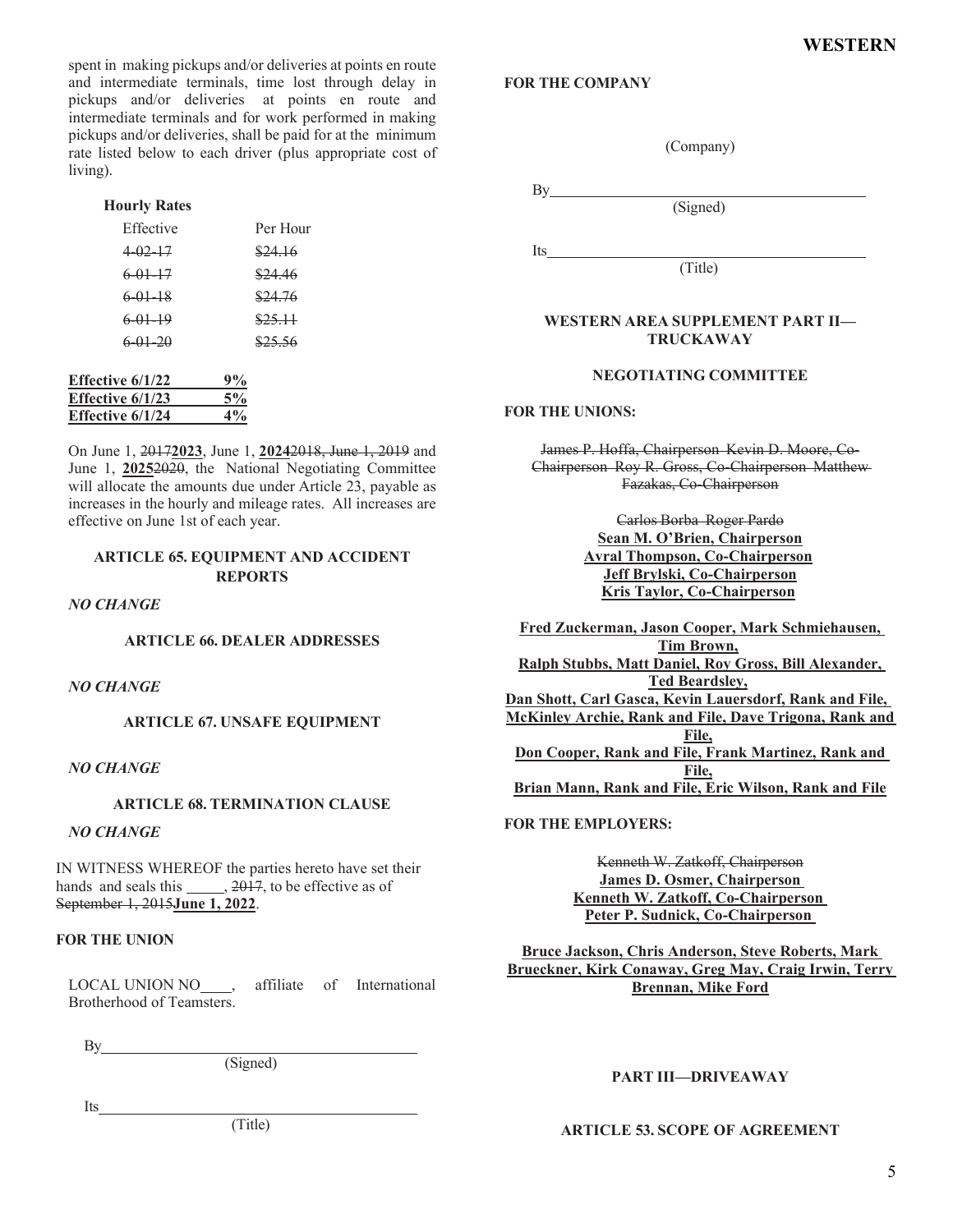## **ARTICLE 54. DEFINITIONS**

## *NO CHANGE*

## **ARTICLE 55. STARTING TIME AND ON-DUTY TIME**

**(A)** Starting time shall be time the driver is ordered to report for duty. The driver shall be notified at least two (2) hours in advance of the time he is to report for duty. All time after the driver reports for duty until released from duty by the Employer, excluding time off for meals, shall be considered on-duty time for which driver will be paid at the applicable rates of pay and in accordance with minimum day requirements as hereinafter defined. All employees called and reporting for duty for which no trips are provided shall receive a minimum of two (2) hours pay.

#### **B. (1) Non-Vaccinated Driver(s) – Home Terminal**

**Drivers who are not "vaccinated" in accordance with Canadian vaccination laws or ordinances will be able to pick in seniority order at their home terminal, unless the non-vaccinated driver(s) will displace vaccinated driver(s) at dispatch based on seniority and their inability to enter Canada. Non-vaccinated driver(s) who force senior drivers on a Canadian load will only be able to take a 600-mile trip or less. If no trip exists under 600 miles, driver(s) will not be dispatched. This subsection will be null and void if driver(s) who are not vaccinated are allowed to enter Canada.**

**B. (2) Non-Vaccinated Driver(s) – Backhaul Terminal Drivers who are not "vaccinated" in accordance with Canadian vaccination laws or ordinances will be able to pick in seniority order at a backhaul terminal, unless the non-vaccinated driver(s) will displace vaccinated driver(s) at dispatch based on seniority and their inability to enter Canada. Non-vaccinated driver(s) who force senior drivers on a Canadian load. At that point, the non-vaccinated driver would be sent home. This subsection will be null and void if driver(s) who are not vaccinated are allowed to enter Canada.**

#### **ARTICLE 56. DELAY TIME**

## *NO CHANGE*

## **ARTICLE 57. SUBSISTENCE**

## *NO CHANGE*

## **ARTICLE 58. RETURN TRANSPORTATION**

# **Section 1.**

The Employer shall return driver to home terminal by rail or bus up to three hundred (300) miles, and receipts shall be required.

On trips extending beyond three hundred (300) miles drivers shall be returned by air coach.

The Employer may require that drivers use the least expensive airfare available as long as drivers are not denied work opportunity and are not unreasonably delayed as a result of having been compelled to accept the least expensive airfare.

After a reasonable ETA at the airport is mutually established, the Employer shall either: assign the driver the available flight that is schedule to arrive the earliest at the return destination, or choose a different flight and compensate the driver at the appropriate hourly rate for all time in excess of one  $(1)$  hour the driver is delayed in arriving when comparing the scheduled arrival time of the earliest available flight with the scheduled arrival time of the flight chosen by the Employer.

Drivers who miss a flight through no fault of their own shall either be assigned the available flight that is scheduled to arrive the earliest at the return destination or a different flight, and be compensated for all hours in excess of two (2) hours the driver is delayed in arriving when comparing the scheduled arrival time of the earliest available flight with the scheduled arrival time of the flight assigned by the Employer.

(a) If the difference in the ticket cost of the least expensive airfare to the Company on an earlier flight does not exceed fifty (\$50) dollars, the Company will give the driver the flight of his/her choice.

(b) A driver who misses his/her original flight must call central control or the driver's home terminal after arrival at the airport.

(c) When mutually agreed between the driver and the Company representative at the time of dispatch that it is necessary to carry extra luggage to conduct Company business (example: extra coveralls, boots, gloves, winter or rain gear, etc.) and the airline charges for the extra luggage, the Employer shall reimburse the employee for such charges when proper receipts are submitted.

The Employer shall furnish the driver with cash or a ticket for the return trip. Receipts shall be furnished to the Employer for any cash paid out for fares or tickets. Any driver electing to return by public transportation other than air coach shall be reimbursed for train or bus, whichever is used. Upon request, the driver will be provided with the pricing of the ticket. **Drivers will be given the backhaul rate when driving a rental car.**

In addition, the driver shall be paid for ground transportation providing such transportation is used and receipts in any amount are furnished in support thereof. In the event that the Employer should suffer a hardship by virtue of this clause, loss of business, or failure to maintain business, etc., the Employer shall have the right to request relief under Article 22 Rail Diversion, of the National Master Automobile Transporters Agreement.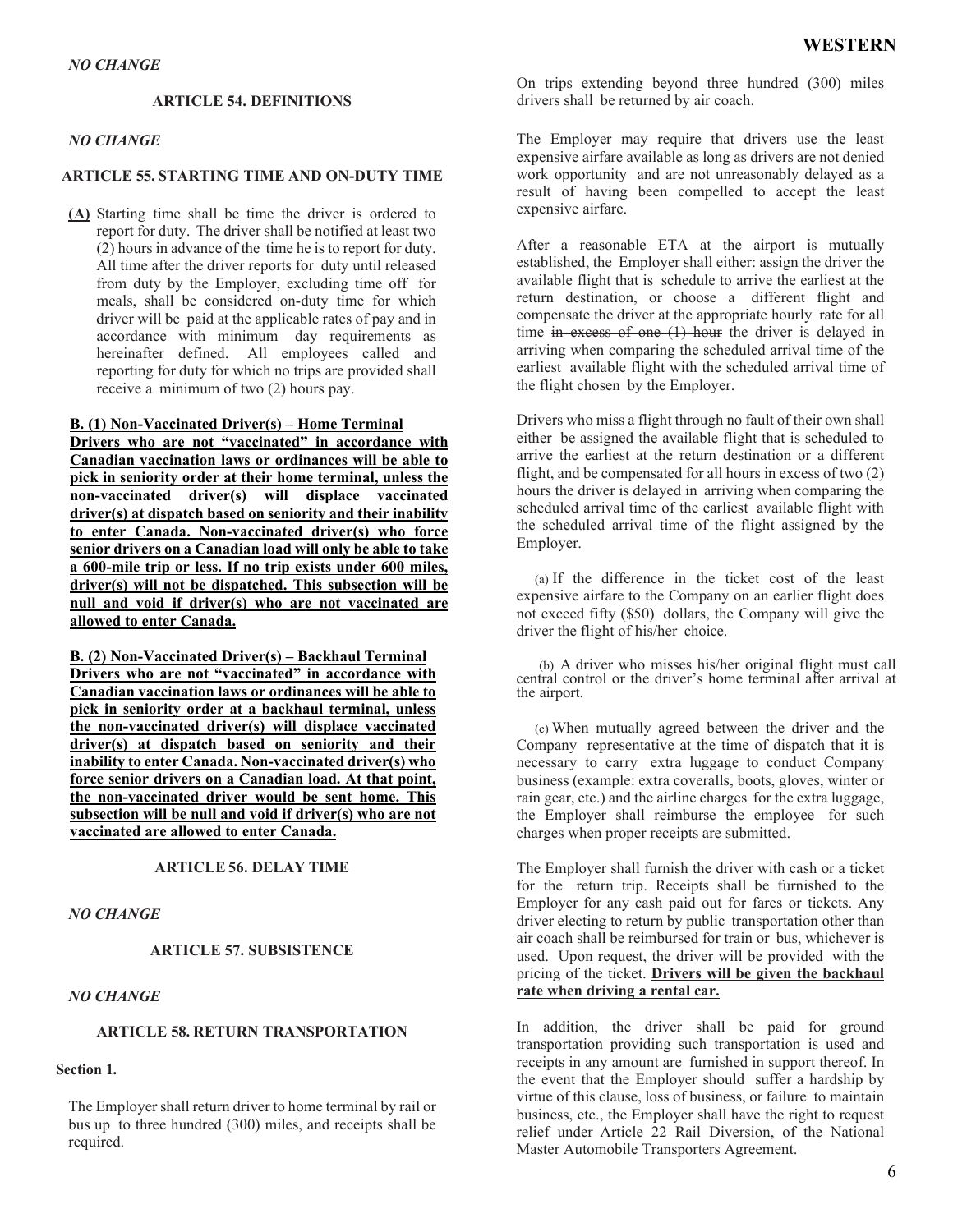Ground Transportation allowance for driveaway drivers

shall be: 5-22-95 \$12.50

## **The employer will pay a penalty of six hours for any return flight with more than one stop after eight (8) hours or more and three (3) hours of penalty pay less than eight (8) hours.**

## **Driver's Return Option – Home Domicile**

**The following will apply to all trips out of a driver's home domicile (Pool and Intra-Area) for the purpose of getting a driver back to his/her home domicile:**

- **(a) A driver who starts his/her 7-day work week from his/her home terminal can elect to return to his/her home domicile after driving at least 2,200 miles within that 7-day week. If a driver is within 300 miles of a backhaul location at his/her last delivery, driver may be required to take a backhaul.**
- **(b) A driver who starts his/her their 7-day work week from his/her home terminal and who is in a backhaul situation during that work week can elect to return to his/her home domicile after delivering 8 units or more within that 7-day week.**
- **(c) A driver who starts his/her 7-day work week from his/her home terminal and takes multiple trips out of his/her home domicile during that work week can elect to return to his/her home domicile after logging at least 63 hours of compensated time during that 7-day week.**

**Nothing herein shall preclude a driver from staying out on the road in the dispatch system delivering units. When a driver has taken dispatch from his/her home terminal/domicile and any of the events described in subparagraphs (a), (b) or (c) has been met, the affected driver shall have an unrestricted right to return to his/her domicile and the Company shall be responsible for ensuring his/her return without delay. Drivers shall be afforded 2 days off in their seven-day work period but shall not have the right to take four consecutive days off in that period. Notwithstanding the foregoing, however, drivers utilizing subparagraph (b), above, and the trips covered therein fall under the Pool Agreement will still be eligible for the three days off provided for under the Pool Agreement.**

**Section 3.**

**(a) Decking Tools** *NO CHANGE*

**(b) Undecking**

## *NO CHANGE*

# **(c) Rain Gear**

**Local employees who are required to work outside shall be provided with adequate rain gear (hats, coats, pants and boots). There shall be a one hundred dollar (\$100.00) boot allowance every six (6) months.**

## **ARTICLE 59. RATES OF PAY**

#### **Section 1.**

## **(a) Mileage Rates**

The mileage rates of pay for driveaway drivers for all miles driven under this Agreement where such rates apply shall be:

|         | 4/2/17             | 6/1/17 | 6/1/18 | 6/1/19             | 6/1/20             |
|---------|--------------------|--------|--------|--------------------|--------------------|
| Single  | <del>51.614¢</del> | 52.646 | 53.699 | 54.7736            | 55.868¢            |
|         |                    | é      | é      |                    |                    |
| $2-Way$ | 51.7576            | 52.792 | 53.848 | 54.9256            | 56.0246            |
|         |                    | é      |        |                    |                    |
| $3-Way$ | $52.806\phi$       | 53.862 | 54,939 | 56.038¢            | 57.159¢            |
|         |                    | ¢      | e      |                    |                    |
| $4-Way$ | <del>53.283¢</del> | 54.349 | 55.436 | <del>56.545¢</del> | <del>57.676¢</del> |
|         |                    | é      | é      |                    |                    |
| 5-Way   | 54.2366            | 55.321 | 56.427 | <del>57.556¢</del> | <del>58.707¢</del> |
|         |                    | Ć      | e      |                    |                    |

## **Effective 6/1/22 12% Effective 6/1/23 4% Effective 6/1/24 4%**

Effective June 1, 2008, drivers will receive an additional one cent  $(1¢)$  per mile on combinations which exceed eighty (80') feet; an additional one cent  $(1¢)$  per mile effective June 1, 2009; and an additional one cent  $(1¢)$  per mile effective June 1, 2010.

Mileage rates in effect May 31, 2011 for all backhaul trips shall receive negotiated increases. The backhaul mileage rates of pay for driveaway drivers for all backhaul miles driven under this Agreement where such rates apply shall be:

|         | 4/2/17       | 6/1/17       | 6/1/18       | 6/1/19       | 6/1/20       |
|---------|--------------|--------------|--------------|--------------|--------------|
| Single  | 47.1516      | $48.094\phi$ | 49.0566      | 50.0376      | 51.0386      |
| $2-Way$ | 47.294¢      | $48.240\phi$ | 49.2056      | 50.1896      | 51.1936      |
| $3-Way$ | $47.867\phi$ | 48.824¢      | 49.800¢      | $50.796\phi$ | 51.8126      |
| $4-Way$ | 48.8206      | 49.796¢      | 50.7926      | 51.808¢      | $52.844\phi$ |
| $5-Way$ | 49.774¢      | $50.769\phi$ | $51.784\phi$ | 52.8206      | 53.876¢      |

On June 1, 2017**2023**, June 1, **2024**2018, June 1, 2019 and June 1, 2020**2025**, the National Negotiating Committee will allocate the amounts due under Article 23, payable as increases in the hourly and mileage rates. All increases are effective on June 1st of each year.

#### **Section 3. Hourly Rates**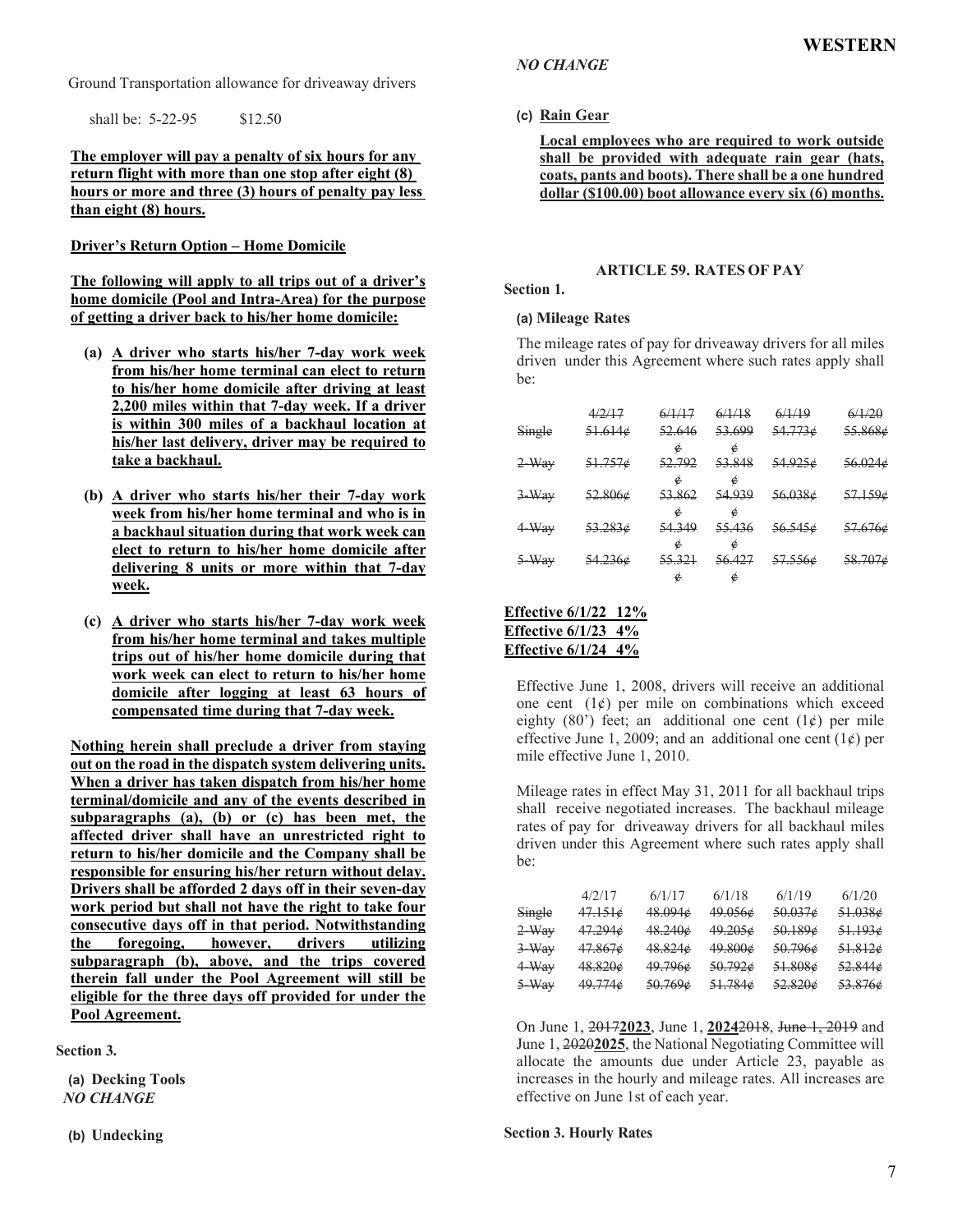| Effective          | Rates to be Paid |
|--------------------|------------------|
| $4-02-17$          | \$21.53          |
| $6.01 - 17$        | \$21.96          |
| $6.01 - 18$        | \$22.40          |
| $6.01 - 19$        | \$22.85          |
| $6.01 - 20$        | \$23.31          |
|                    |                  |
| Effective $6/1/22$ | 12%              |
| Effective 6/1/23   | 4%               |
| Effective 6/1/24   | $4\%$            |
|                    |                  |

## **Due to the safety hazards that the lead yard/shop employee endure, there shall be a one (1) dollar (\$1.00) lead shall be paid above the normal rate.**

On June 1, 2017**2023**, June 1, **2024**2018, June 1, 2019 and June 1, 2020**2025**, the National Negotiating Committee will allocate the amounts due under Article 23, payable as increases in the hourly and mileage rates. All increases are effective on June 1st of each year.

**A shift differential of twenty-five cents (25¢) per hour above the employee's established rate of pay shall be paid per hour to all employees whose regularly scheduled starting time is 12:00NOON or between 12:00 NOON and 6:00 A.M., however, existing Local Riders which reflect a different differential shall prevail.**

## **Section 4. Local and Flat Rates**

Premium pay for local and flat rates shall be subjects for Riders.

#### **Flat rates in effect 6/1/22 shall be increased as follows:**

| Effective $6/1/22$ | 12% |
|--------------------|-----|
| Effective $6/1/23$ | 4%  |
| Effective 6/1/24   | 4%  |

#### **Section 5. Daily Guarantee**

- **(a)** Any regular employee called and reporting for duty shall be guaranteed a minimum of eight (8) consecutive hours of work, exclusive of lunch time which shall not exceed one (1) hour.
- **(b) Drivers forced out on a run will be paid the applicable daily guarantee when utilizing the 34 hour restart.**
- **(c) Drivers will be paid an additional two (2) hours when using a manual hoist in temperatures at 100 degrees or more.**

#### **Section 7. Off-duty Time**

The Employer shall provide in **its**his dispatch rules and/or procedures suitable provisions relating to time off at the home terminal provided there is no delay in the movement of freight.

**Notwithstanding the above, a minimum of fifteen percent (15%) of the drivers and hourly employees working should be afforded the weekend off subject to proper notice and existing conditions. Percentages of .5 or more shall be rounded up. If the parties are unable to arrive at an agreement on this subject matter, then either party may present the deadlocked issue to the appropriate Area Committee for disposition and that Committee's ruling shall be final and binding upon both parties.**

#### **ARTICLE 60. SENIORITY**

## *NO CHANGE*

#### **ARTICLE 61. MEAL PERIOD**

*NO CHANGE*

## **ARTICLE 62. MILEAGE DETERMINATION**

## *NO CHANGE*

## **ARTICLE 63. EQUIPMENT, ACCIDENTS, REPORTS**

#### **Section 3. Safety Incentive Program**

(a) Commencing January 1, 2017, a terminal-based incentive program shall be introduced each year based upon workers' compensation expenses from the prior year. To be eligible for the incentive payment, the employees must be on the active seniority list for the applicable year for which improvements are being compared. If workers' compensation costs fall below **5**7.75% of terminal payroll expense for the prior year, all eligible employees will be given \$100.00 for each full month worked to a maximum incentive payment of \$1,200 payable by August 1st of the subsequent year. If workers' compensation costs fall between **5**7.75% and **8** 9.75%, the incentive payment amount shall be \$50.00 for each full month worked to a maximum incentive payment of \$600 per eligible employee payable by August 1st of the subsequent year. In the event this incentive program becomes subject to Article 16 of the National Agreement, the parties agree to enter into negotiations for an alternative program.

(b) The Union shall have access to all relevant financial and operational information to verify the Employer's application of the Program. Under no circumstances will the parties review or discuss any individual employee workers' compensation case as part of this Program. The information reviewed by the parties will be annual aggregate financial and operational information on a terminal-by-terminal basis to determine compliance with the eligibility and payment of an incentive payment. Employer shall not apply the conditions of this Program, nor shall the Program be given any construction, in any manner that may discourage any employee from exercising his or her full legal and/or contractual rights, including rights under Article 30, Section 2 of the National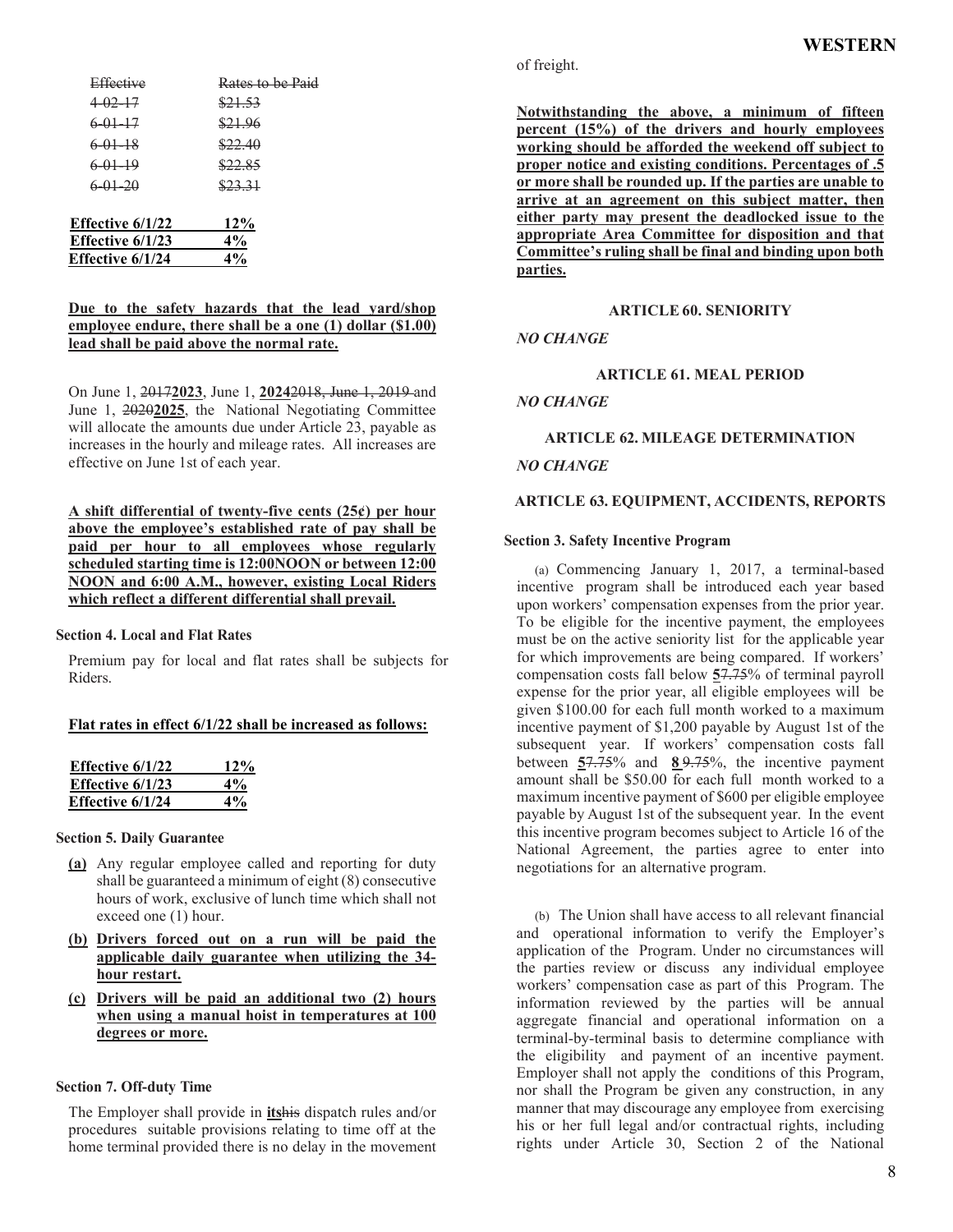Agreement.

## **ARTICLE 64. TERMINATION CLAUSE**

## *NO CHANGE*

IN WITNESS WHEREOF the parties hereto have set their hands and seals this  $\frac{2017}{100}$ ,  $\frac{2017}{100}$  to be effective as of September 1, 2015**June 1, 2022**.

## **FOR THE UNION**

LOCAL UNION NO , affiliate of International Brotherhood of Teamsters.

By

(Signed)

Its

(Title)

## **FOR THE COMPANY**

(Company)

 $By$ 

(Signed)

Its

(Title)

## **WESTERN AREA SUPPLEMENT PART III—DRIVEAWAY**

#### **NEGOTIATING COMMITTEE**

## **FOR THE UNIONS:**

James P. Hoffa, Chairperson Kevin D. Moore, Co-Chairperson Roy R. Gross, Co-Chairperson Matthew Fazakas, Co-Chairperson

Carlos Borba Roger Pardo James P. Hoffa, Chairperson Kevin D. Moore, Co-Chairperson Roy R. Gross, Co-Chairperson **Sean M. O'Brien, Chairperson Avral Thompson, Co-Chairperson Jeff Brylski, Co-Chairperson Kris Taylor, Co-Chairperson**

**Fred Zuckerman, Jason Cooper, Mark Schmiehausen, Tim Brown, Ralph Stubbs, Matt Daniel, Roy Gross, Bill Alexander, Ted Beardsley, Dan Shott, Carl Gasca, Kevin Lauersdorf, Rank and File,** **WESTERN**

**McKinley Archie, Rank and File, Dave Trigona, Rank and File, Don Cooper, Rank and File, Frank Martinez, Rank and File, Brian Mann, Rank and File, Eric Wilson, Rank and File** William Alexander Jeff Brylski (Sergeant-at-Arms) Carlos Borba Tom Erikson Matthew Fazakas Tony Lamy Joseph Lopez Mike Parker Mike Philbeck Ralph Stubbs Kris Taylor

## **FOR THE EMPLOYERS:**

Kenneth W. Zatkoff, Chairperson Malcolm Collier

**James D. Osmer, Chairperson Kenneth W. Zatkoff, Co-Chairperson Peter P. Sudnick, Co-Chairperson**

**Bruce Jackson, Chris Anderson, Steve Roberts, Mark Brueckner, Kirk Conaway, Greg May, Craig Irwin, Terry Brennan, Mike Ford**

# **PART IV—WESTERN AREA YARD**

## **ARTICLE 53. SCOPE OF AGREEMENT**

## *NO CHANGE*

#### **ARTICLE 54. SENIORITY**

#### *NO CHANGE*

**ARTICLE 55. MEAL PERIOD**

#### *NO CHANGE*

**ARTICLE 56. RAIN GEAR AND TOOLS**

# *NO CHANGE*

**ARTICLE 57. CASUAL EMPLOYEES**

# *NO CHANGE*

## **ARTICLE 58. PAID-FOR TIME**

#### *NO CHANGE*

# **ARTICLE 59. ACCIDENT REPORTS** *NO CHANGE*

# **ARTICLE 60. TERMINATION CLAUSE** *NO CHANGE*

IN WITNESS WHEREOF the parties hereto have set their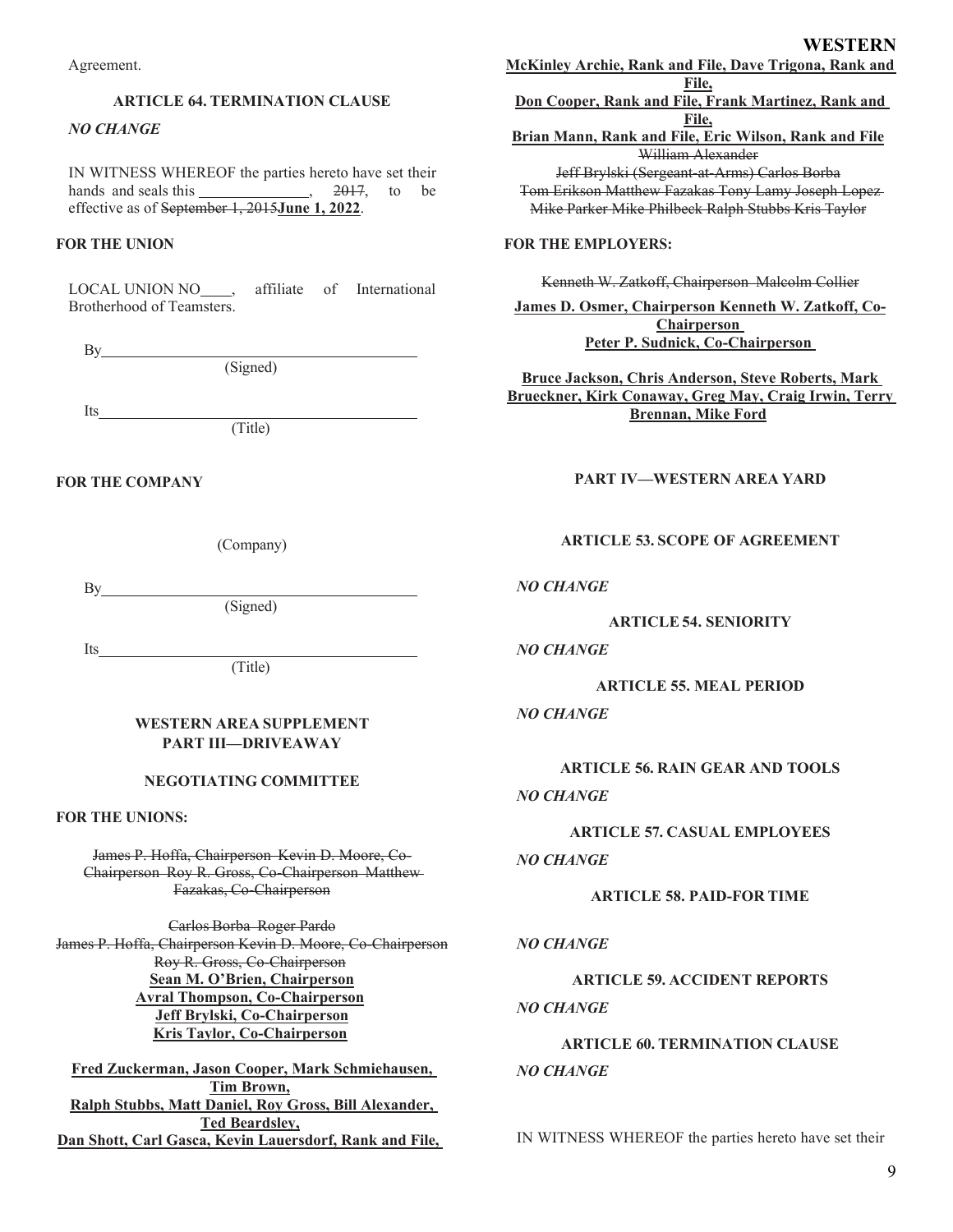hands and seals this , 2017, to be effective as of September 1, 2015**June 1, 2022**.

## **FOR THE UNION**

LOCAL UNION NO<sub>,</sub> affiliate of International Brotherhood of Teamsters.

By

(Signed)

Its

(Title)

#### **FOR THE COMPANY**

(Company)

 $By$ 

Its

(Signed)

(Title)

## **WESTERN AREA SUPPLEMENT PART IV—WESTERN YARD**

#### **NEGOTIATING COMMITTEE**

**FOR THE UNIONS:**

James P. Hoffa, Chairperson Kevin D. Moore, Co-Chairperson Roy R. Gross, Co-Chairperson Matthew Fazakas, Co-Chairperson

> Carlos Borba Roger Pardo **Sean M. O'Brien, Chairperson Avral Thompson, Co-Chairperson Jeff Brylski, Co-Chairperson Kris Taylor, Co-Chairperson**

**Fred Zuckerman, Jason Cooper, Mark Schmiehausen, Tim Brown, Ralph Stubbs, Matt Daniel, Roy Gross, Bill Alexander, Ted Beardsley, Dan Shott, Carl Gasca, Kevin Lauersdorf, Rank and File, McKinley Archie, Rank and File, Dave Trigona, Rank and File, Don Cooper, Rank and File, Frank Martinez, Rank and File, Brian Mann, Rank and File, Eric Wilson, Rank and File**

# **FOR THE EMPLOYERS:**

Kenneth W. Zatkoff, Chairperson

**WESTERN James D. Osmer, Chairperson Kenneth W. Zatkoff, Co-Chairperson**

**Peter P. Sudnick, Co-Chairperson**

**Bruce Jackson, Chris Anderson, Steve Roberts, Mark Brueckner, Kirk Conaway, Greg May, Craig Irwin, Terry Brennan, Mike Ford**

**PART V—AUTOMOTIVE SHOP**

## **ARTICLE 53. SCOPE OF AGREEMENT**

*NO CHANGE*

#### **ARTICLE 54. SENIORITY**

#### *NO CHANGE*

#### **ARTICLE 55. MEAL PERIODS**

*NO CHANGE* **ARTICLE 56. GENERAL PROVISIONS**

#### *NO CHANGE*

## **ARTICLE 57. TANK AND EQUIPMENT CLEANING SAFETY EQUIPMENT**

## *NO CHANGE*

## **ARTICLE 58. PAID-FOR TIME**

#### *NO CHANGE*

## **ARTICLE 59. RATES OF PAY**

**Section 1. Automotive Servicing Employees**

|                   | Effective |         |         |         |         |
|-------------------|-----------|---------|---------|---------|---------|
| <b>CLASSIFICA</b> | 4/2/17    | 6/1/17  | 6/1/18  | 6/1/19  | 6/1/20  |
| TION              |           |         |         |         |         |
| Lubrication Man   |           |         |         |         |         |
| Day Shift         | \$24.30   | \$24.70 | \$25.10 | \$25.50 | \$26.00 |
| Swing Shift       | \$24.50   | \$24.90 | \$25.30 | \$25.70 | \$26.20 |
| Graveyard         | \$24.55   | \$24.95 | \$25.35 | \$25.75 | \$26.25 |
| Shift             |           |         |         |         |         |
| Tire (Change)     |           |         |         |         |         |
| Day Shift         | \$23.90   | \$24.30 | \$24.70 | \$25.10 | \$25.60 |
| Swing Shift       | \$24.50   | \$24.90 | \$25.30 | \$25.70 | \$26.20 |
| Graveyard         | \$24.55   | \$24.95 | \$25.35 | \$25.75 | \$26.25 |
| Shiff             |           |         |         |         |         |
| Tire (Air)        |           |         |         |         |         |
| $\overline{$      | \$24.20   | \$24.60 | \$25.00 | \$25.40 | \$25.90 |
| Shift             |           |         |         |         |         |
| Swing Shift       | \$24.40   | \$24.80 | \$25.20 | \$25.60 | \$26.10 |
|                   |           |         |         |         |         |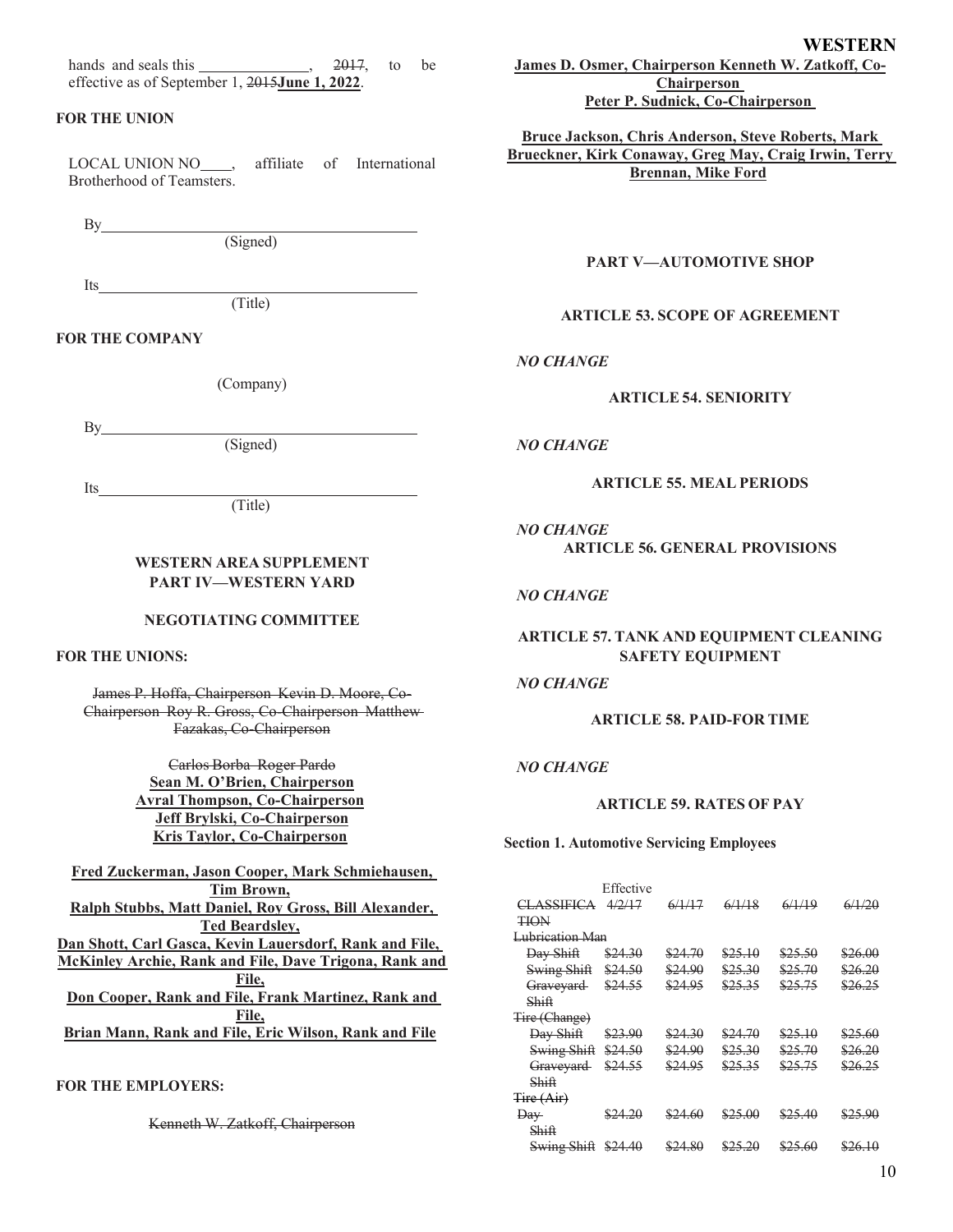# **WESTERN**

|                                                    | Effective |         |                            |                            |         |                                                    | Effective |                            |                            |                            |         |
|----------------------------------------------------|-----------|---------|----------------------------|----------------------------|---------|----------------------------------------------------|-----------|----------------------------|----------------------------|----------------------------|---------|
| CLASSIFICA 4/2/17<br><b>TION</b>                   |           | 6/1/17  | 6/1/18                     | 6/1/19                     | 6/1/20  | CLASSIFICA 4/2/17<br><b>TION</b>                   |           | 6/1/17                     | 6/1/18                     | 6/1/19                     | 6/1/20  |
| Graveyard \$24.45<br>Shift                         |           | \$24.85 | \$25.25                    | \$25.65                    | \$26.15 | Automotiv<br>e Parts                               |           |                            |                            |                            |         |
| Steam Cleaner                                      |           |         |                            |                            |         | Employee                                           |           |                            |                            |                            |         |
| Day Shift                                          | \$24.25   | \$24.65 | \$25.05                    | \$25.45                    | \$25.95 | Day Shift \$24.50                                  |           | \$24.90                    | \$25.30                    | \$25.70                    | \$26.20 |
| Swing-<br>Shift                                    | \$24.45   | \$24.85 | \$25.25                    | \$25.65                    | \$26.15 | Swing<br>Shift                                     | \$24.70   | \$25.10                    | \$25.50                    | \$25.90                    | \$26.40 |
| Graveyard \$24.50<br>Shift-                        |           | \$24.90 | \$25.30                    | \$25.70                    | \$26.20 | Graveyard \$24.75<br>Shift                         |           |                            | $$25.15$ \$25.55           | \$25.95                    | \$26.45 |
| <b>Fueler</b>                                      |           |         |                            |                            |         | Day Shift \$24.50                                  |           | \$24.90                    | \$25.30                    | \$25.70                    | \$26.20 |
| Day Shift \$24.20                                  |           | \$24.60 | \$25.00                    | \$25.40                    | \$25.90 | Day Shift \$24.25                                  |           | \$24.65                    | \$25.05                    | \$25.45                    | \$25.95 |
| Swing                                              | \$24.40   | \$24.80 | \$25.20                    | \$25.60                    | \$26.10 | Swing                                              | \$24.45   | \$24.85                    | \$25.25                    | \$25.65                    | \$26.15 |
| Shift                                              |           |         |                            |                            |         | Shift                                              |           |                            |                            |                            |         |
| Graveyard \$24.45                                  |           | \$24.85 | \$25.25                    | \$25.65                    | \$26.15 | Graveyard \$24.50                                  |           | \$24.90                    | \$25.30                    | \$25.70                    | \$26.20 |
| Shift<br>Washer,                                   |           |         |                            |                            |         | Shift-<br>Fueler                                   |           |                            |                            |                            |         |
| Cleaner,                                           |           |         |                            |                            |         | Day Shift \$24.20                                  |           | \$24.60                    | \$25.00                    | \$25.40                    | \$25.90 |
| Polisher<br>Day Shift \$24.14                      |           | \$24.54 | \$24.94                    | \$25.34                    | \$25.84 | <b>Swing</b><br>Shift                              | \$24.40   | \$24.80                    | \$25.20                    | \$25.60                    | \$26.10 |
| Swing<br>Shift                                     | \$24.34   | \$24.74 | \$25.14                    | \$25.54                    | \$26.04 | Graveyard \$24.45 \$24.85 \$25.25<br>Shift         |           |                            |                            | \$25.65                    | \$26.15 |
| Graveyard \$24.39                                  |           | \$24.79 | \$25.19                    | \$25.59                    | \$26.09 | Washer, Cleaner, Polisher                          |           |                            |                            |                            |         |
| Shift                                              |           |         |                            |                            |         | Day Shift \$24.14                                  |           |                            | $$24.54$ $$24.94$ $$25.34$ |                            | \$25.84 |
| Shop-Yard-                                         |           |         |                            |                            |         | Swing                                              | \$24.34   | \$24.74                    | \$25.14                    | \$25.54                    | \$26.04 |
| and                                                |           |         |                            |                            |         | Shift                                              |           |                            |                            |                            |         |
| <del>Terminal</del><br>Day Shift \$24.02           |           | \$24.42 | \$24.82                    | \$25.22                    | \$25.72 | Graveyard \$24.39<br>Shift                         |           | <del>\$24.79</del> \$25.19 |                            | \$25.59                    | \$26.09 |
| <b>Swing</b>                                       | \$24.22   | \$24.62 | \$25.02                    | \$25.42                    | \$25.92 | Shop Yard and Terminal                             |           |                            |                            |                            |         |
| Shift                                              |           |         |                            |                            |         | $Day Shift$ $$24.02$                               |           |                            | \$24.42 \$24.82            | \$25.22                    | \$25.72 |
| Graveyard \$24.27                                  |           | \$24.67 | \$25.07                    | \$25.47                    | \$25.97 | <b>Swing</b>                                       | \$24.22   |                            | $$24.62$ $$25.02$          | \$25.42                    | \$25.92 |
| Shift                                              |           |         |                            |                            |         | Shif <sub>t</sub>                                  |           |                            |                            |                            |         |
| Parts Pick                                         |           |         |                            |                            |         | Graveyard \$24.27                                  |           | $$24.67$ $$25.07$ $$25.47$ |                            |                            | \$25.97 |
| up Delivery                                        |           |         |                            |                            |         | Shift                                              |           |                            |                            |                            |         |
| Day Shift \$24.16                                  |           | \$24.56 | \$24.96                    | \$25.36                    | \$25.86 | Parts Pick up Delivery                             |           |                            |                            |                            |         |
| Swing                                              | \$24.36   | \$24.76 | \$25.16                    | \$25.56                    | \$26.06 | Day Shift \$24.16                                  |           | \$24.56                    | \$24.96                    | \$25.36                    | \$25.86 |
| Shift                                              |           |         |                            |                            |         | Swing                                              | \$24.36   | \$24.76                    | \$25.16                    | \$25.56                    | \$26.06 |
| Graveyard \$24.41                                  |           | \$24.81 | \$25.21 \$25.61            |                            | \$26.11 | Shift                                              |           |                            |                            |                            |         |
| Shift<br>Mobile                                    |           |         |                            |                            |         | Graveyard \$24.41 \$24.81 \$25.21 \$25.61<br>Shift |           |                            |                            |                            | \$26.11 |
| <b>Service</b>                                     |           |         |                            |                            |         | Mobile Service Truck                               |           |                            |                            |                            |         |
| <b>Truck</b>                                       |           |         |                            |                            |         |                                                    |           |                            |                            |                            |         |
| Day Shift \$24.40 \$24.80 \$25.20 \$25.60 \$26.10  |           |         |                            |                            |         | Day Shift \$24.40 \$24.80 \$25.20 \$25.60          |           |                            |                            |                            | \$26.10 |
| <b>Swing</b>                                       | \$24.60   |         |                            | $$25.00$ $$25.40$ $$25.80$ | \$26.30 | <b>Swing</b>                                       | \$24.60   |                            |                            | $$25.00$ $$25.40$ $$25.80$ | \$26.30 |
| Shift                                              |           |         |                            |                            |         | Shift                                              |           |                            |                            |                            |         |
| Graveyard \$24.65 \$25.05 \$25.45 \$25.85 \$26.35  |           |         |                            |                            |         | Graveyard \$24.65 \$25.05 \$25.45 \$25.85<br>Shift |           |                            |                            |                            | \$26.35 |
| Shift                                              |           |         |                            |                            |         |                                                    |           |                            |                            |                            |         |
| Tow Truck                                          |           |         |                            |                            |         | <b>Tow Truck Driver</b>                            |           |                            |                            |                            |         |
| Driver-                                            | \$24.45   |         | $$24.85$ $$25.25$ $$25.65$ |                            | \$26.15 | Day Shift \$24.45 \$24.85 \$25.25 \$25.65          |           |                            |                            |                            | \$26.15 |
| Day Shift                                          |           |         |                            |                            |         | Swing                                              | \$24.65   |                            |                            | $$25.05$ $$25.45$ $$25.85$ | \$26.35 |
| Swing                                              | \$24.65   |         | $$25.05$ $$25.45$ $$25.85$ |                            | \$26.35 | Shift                                              |           |                            |                            |                            |         |
| Shift                                              |           |         |                            |                            |         | Graveyard \$24.70 \$25.10 \$25.50                  |           |                            |                            | \$25.90                    | \$26.40 |
| Graveyard \$24.70                                  |           |         | $$25.10$ $$25.50$ $$25.90$ |                            | \$26.40 | Shift                                              |           |                            |                            |                            |         |
| Shift                                              |           |         |                            |                            |         | <b>Tank</b>                                        | \$24.40   |                            | $$24.80$ $$25.20$ $$25.60$ |                            | \$26.10 |
| <b>Tank</b>                                        |           |         |                            |                            |         | Cleaner-                                           |           |                            |                            |                            |         |
|                                                    |           |         |                            |                            |         | Day Shift                                          |           |                            |                            |                            |         |
| Cleaner-<br>Day Shift                              | \$24.40   |         | $$24.80$ $$25.20$ $$25.60$ |                            | \$26.10 | Swing                                              | \$24.60   |                            | $$25.00$ $$25.40$          | \$25.80                    | \$26.30 |
|                                                    | \$24.60   |         |                            |                            |         | Shift                                              |           |                            |                            |                            |         |
| Swing<br>Shift                                     |           | \$25.00 | \$25.40                    | \$25.80                    | \$26.30 | Graveyard \$24.65 \$25.05 \$25.45 \$25.85          |           |                            |                            |                            | \$26.35 |
|                                                    |           |         |                            |                            | \$26.35 | Shift                                              |           |                            |                            |                            |         |
| Graveyard \$24.65 \$25.05 \$25.45 \$25.85<br>Shift |           |         |                            |                            |         | <b>Automotive Parts Employee</b>                   |           |                            |                            |                            |         |
|                                                    |           |         |                            |                            |         | Day Shift \$24.50 \$24.90 \$25.30 \$25.70          |           |                            |                            |                            | \$26.20 |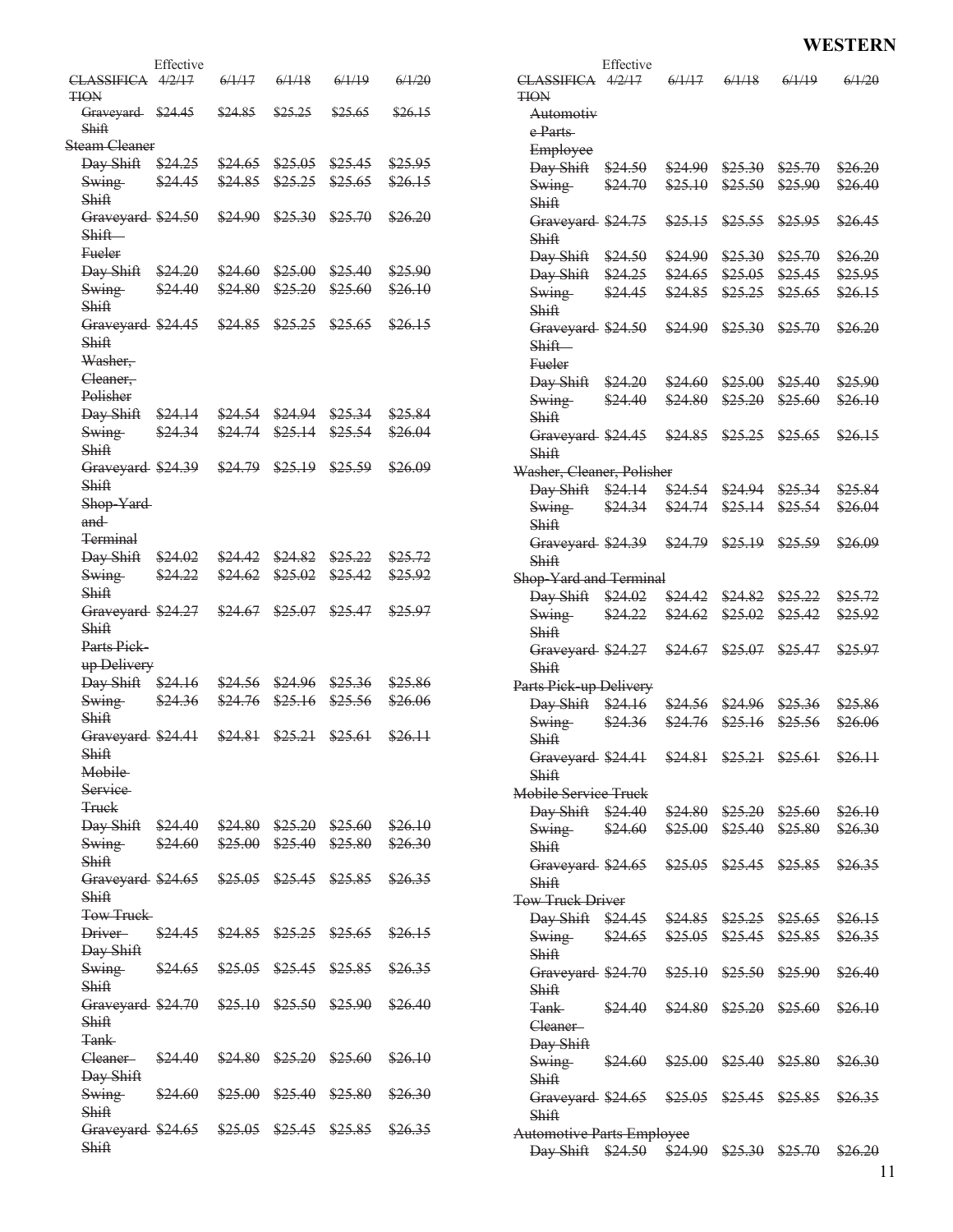| Effective 6/1/24                  |                   | 4%                 |                    |                            |                    |
|-----------------------------------|-------------------|--------------------|--------------------|----------------------------|--------------------|
| Effective 6/1/23                  |                   | 5%                 |                    |                            |                    |
| <b>Effective 6/1/22</b>           |                   | 9%                 |                    |                            |                    |
| Shiff                             |                   |                    |                    |                            |                    |
| Graveyard \$24.75 \$25.15         |                   |                    | \$25.55            | \$25.95                    | \$26.45            |
| Shiff                             |                   |                    |                    |                            |                    |
| <b>Swing</b>                      | $$24.70$ $$25.10$ |                    | \$25.50            | \$25.90                    | \$26.40            |
| Day Shift \$24.50 \$24.90 \$25.30 |                   |                    |                    | \$25.70                    | \$26.20            |
| <b>Automotive Parts Employee</b>  |                   |                    |                    |                            |                    |
| Graveyard \$24.65<br>Shiff        |                   | \$25.05            | \$25.45            | \$25.85                    | \$26.35            |
| Shiff                             |                   |                    |                    |                            |                    |
| Swing \$24.60                     |                   | \$25.00            | \$25.40            | \$25.80                    | \$26.30            |
| <b>Day Shift</b> \$24.40          |                   | \$24.80            | \$25.20            | \$25.60                    | \$26.10            |
| <b>Tank Cleaner</b>               |                   |                    |                    |                            |                    |
| Shiff                             |                   |                    |                    |                            |                    |
| Graveyard \$24.70                 |                   | \$25.10            | \$25.50            | \$25.90                    | \$26.40            |
| <b>Swing</b><br>Shiff             |                   |                    |                    |                            |                    |
| Day Shift \$24.50                 | \$24.65           | \$24.90<br>\$25.05 | \$25.30<br>\$25.45 | \$25.70<br>\$25.85         | \$26.20<br>\$26.35 |
| Shiff                             |                   |                    |                    |                            |                    |
| Shiff<br>Graveyard \$24.75        |                   |                    |                    | $$25.15$ $$25.55$ $$25.95$ | \$26.45            |
| Swing \$24.70                     |                   | \$25.10            | \$25.50            | \$25.90                    | \$26.40            |
| <b>TION</b>                       |                   |                    |                    |                            |                    |
| CLASSIFICA 4/2/17                 | Effective         | 6/1/17             | 6/1/18             | 6/1/19                     | 6/1/20             |
|                                   |                   |                    |                    |                            |                    |

Mechanics, Installation Mechanics, Mechanic Learners, Auto-Body Painters and Repairmen; Area rates for these classifications shall apply with negotiated increases.

Those employees who were designated as Working Foreman and/or Leadman, on or before June 1, 1991, shall continue to receive a personalized "red circled" wage rate of ten percent (10%) above the highest classification rate of pay paid to those employees under their supervision; provided, however, the number of employees supervised is three  $(3)$  or more. Those employees designated as Working Foreman and/or Leadman under this provision after June 1, 1991, shall receive a one dollar (\$1.00) per hour premium above the highest classification rate of pay paid to those employees under their supervision.

Parts Room Managers shall receive a wage premium of ten percent (10%) above the highest classification rate of pay paid to those employees under their supervision; provided, however, the number of employees supervised is three (3) or more.

#### **Section 2.**

On June 1, 2017**2023**, June 1, **2024**2018, June 1, 2019 and June 1, 2020**2025**, the National Negotiating Committee will allocate the amounts due under Article 23, payable as increases in the hourly and mileage rates. All increases are effective on June 1st of each year.

#### **ARTICLE 60. JOB DESCRIPTIONS**

#### *NO CHANGE*

## **ARTICLE 61. UNIFORMS AND WORK EQUIPMENT**

*NO CHANGE*

#### **ARTICLE 62. TERMINATION CLAUSE**

#### *NO CHANGE*

IN WITNESS WHEREOF the parties hereto have set their<br>hands and seals this . 2017, to be hands and seals this , 2017, to effective as of September 1, 2015**June 1, 2022**.

#### **FOR THE UNION**

LOCAL UNION NO , affiliate of International Brotherhood of Teamsters.

(Signed)

 $By_$ 

Its

(Title)

#### **FOR THE COMPANY**

(Company)

By

Its

(Signed)

(Title)

#### **WESTERN AREA SUPPLEMENT PART V—AUTOMOTIVE SHOP**

#### **NEGOTIATING COMMITTEE**

#### **FOR THE UNIONS:**

James P. Hoffa, Chairperson Kevin D. Moore, Co-Chairperson Roy R. Gross, Co-Chairperson Matthew Fazakas, Co-Chairperson

> Carlos Borba Roger Pardo **Sean M. O'Brien, Chairperson Avral Thompson, Co-Chairperson Jeff Brylski, Co-Chairperson Kris Taylor, Co-Chairperson**

**Fred Zuckerman, Jason Cooper, Mark Schmiehausen, Tim Brown, Ralph Stubbs, Matt Daniel, Roy Gross, Bill Alexander, Ted Beardsley, Dan Shott, Carl Gasca, Kevin Lauersdorf, Rank and File,**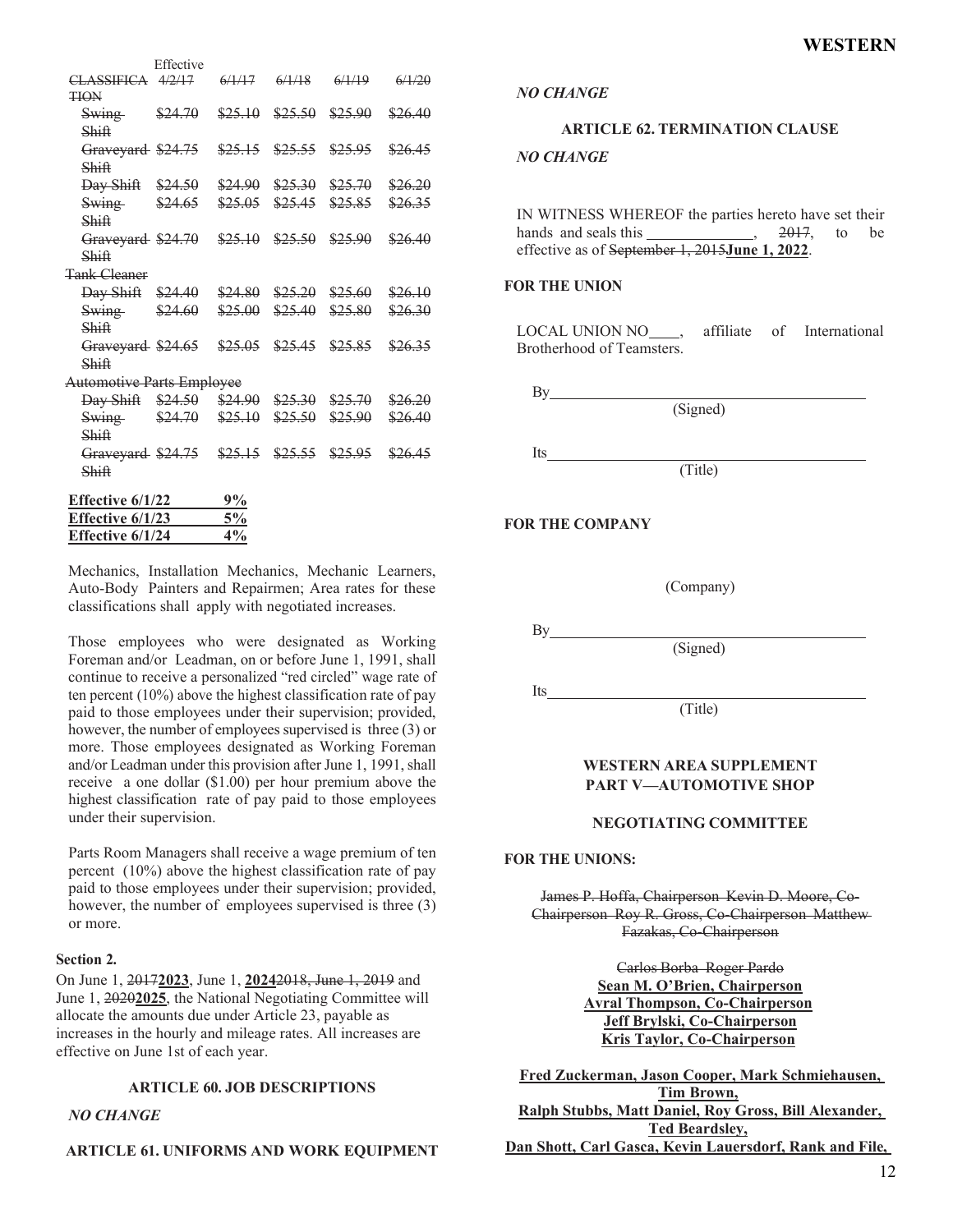**McKinley Archie, Rank and File, Dave Trigona, Rank and File, Don Cooper, Rank and File, Frank Martinez, Rank and File, Brian Mann, Rank and File, Eric Wilson, Rank and File**

**FOR THE EMPLOYERS:**

Kenneth W. Zatkoff, Chairperson **James D. Osmer, Chairperson Kenneth W. Zatkoff, Co-Chairperson Peter P. Sudnick, Co-Chairperson**

**Bruce Jackson, Chris Anderson, Steve Roberts, Mark Brueckner, Kirk Conaway, Greg May, Craig Irwin, Terry Brennan, Mike Ford**

New Hire Rate:

**Effective 6/1/22 12% Effective 6/1/23 4% Effective 6/1/24 4%**

The new hire rate shall be two dollars and forty cents (\$2.40) less than the current contract rate applicable to the classification of work for which the employee is being hired. Such new hire rate shall be increased in forty cent (\$.40) increments every three (3) months until the full rate for the classification is achieved.

Annual increases will be added to the progression rates on June 1, 2011.

**ARTICLE 61. WORKWEEK AND GUARANTEES**

# *NO CHANGE*

# **ARTICLE 62. TERMINATION CLAUSE**

# *NO CHANGE*

IN WITNESS WHEREOF the parties hereto have set their hands and seals this , 2017, to be effective as of September 1, 2015**June 1, 2022**.

## **FOR THE UNION**

LOCAL UNION NO\_\_\_\_, affiliate of International Brotherhood of Teamsters.

**By** 

(Signed)

Its

(Title)

# **FOR THE COMPANY**

(Company)

(Signed)

(Title)

By

Its

# **WESTERN AREA SUPPLEMENT PART VI—OFFICE**

## **PART VI—OFFICE**

# **ARTICLE 53. SCOPE OF AGREEMENT**

*NO CHANGE*

**ARTICLE 54. WORK ASSIGNMENTS**

*NO CHANGE*

**ARTICLE 55. SENIORITY**

*NO CHANGE*

**ARTICLE 56. MEAL PERIOD**

*NO CHANGE*

# **ARTICLE 57. GENERAL PROVISIONS**

*NO CHANGE*

# **ARTICLE 58. ACCIDENT REPORTS** *NO CHANGE*

# **ARTICLE 59. SUBCONTRACTING**

*NO CHANGE*

## **ARTICLE 60. CLASSIFICATIONS**

All work assigned to the bargaining unit shall remain with the bargaining unit.

Area rates for office employees shall apply for this clarification with negotiated increases set forth in the General Monetary Increases.